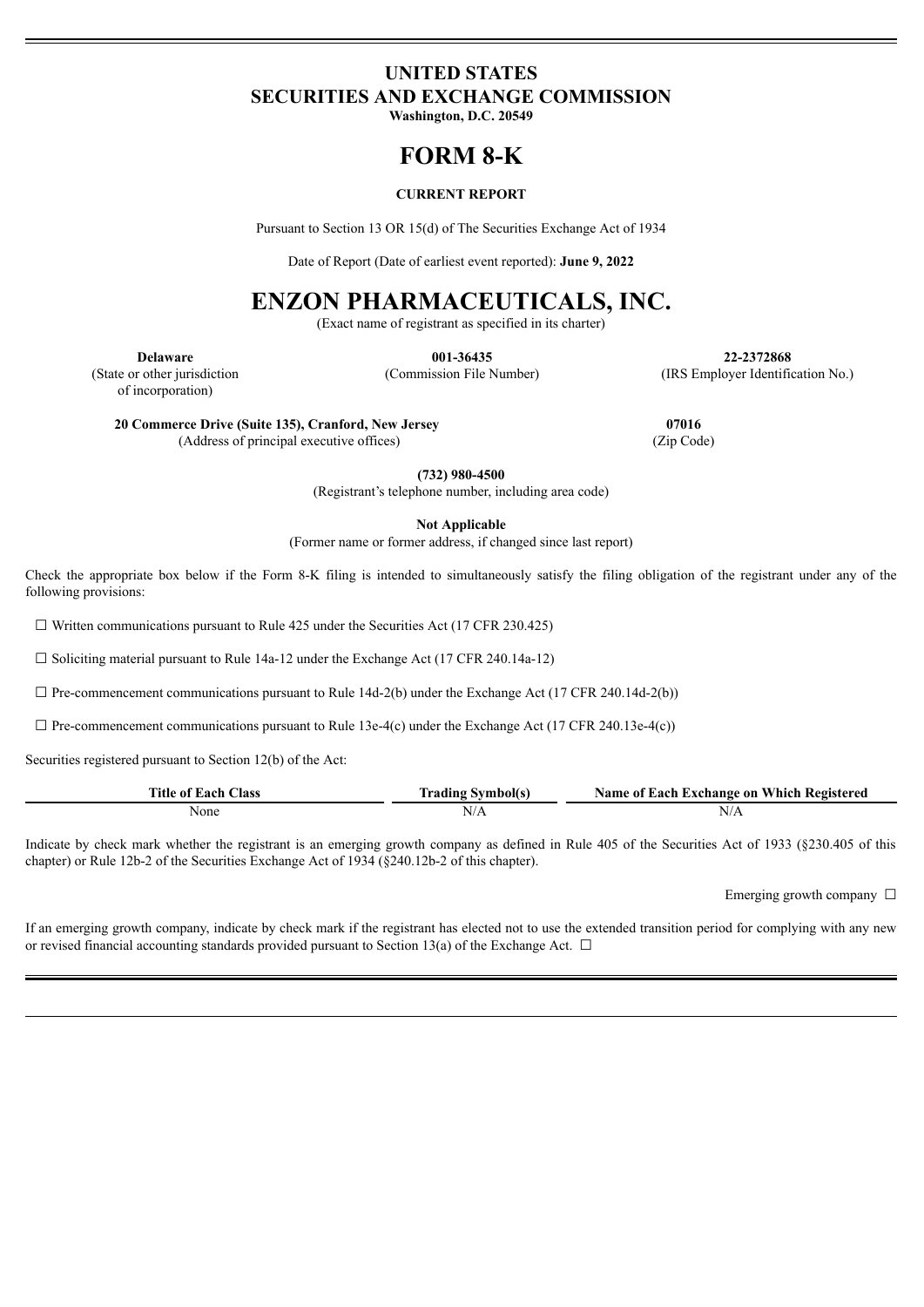#### **Item 5.07 Submission of Matters to a Vote of Security Holders.**

The 2022 annual meeting of stockholders of Enzon Pharmaceuticals, Inc. (the "*Company*") was held on June 9, 2022. At the 2022 annual meeting of stockholders, the Company's stockholders voted on the following matters as described in the Company's proxy materials: (1) the election of three directors, each for a one-year term expiring at the Company's next annual meeting of stockholders and until such director's successor is elected and qualified, (2) the ratification of the appointment of EisnerAmper LLP as the Company's independent registered public accounting firm for the fiscal year ending December 31, 2022, and (3) the approval, on an advisory basis, of the compensation of the Company's named executive officers. A total of 55,134,730 shares of common stock were present or represented by proxy at the 2022 annual meeting of stockholders, representing approximately 74% of the total shares of common stock entitled to vote at the 2022 annual meeting of stockholders.

1. Election of Directors — The Company's stockholders elected each of the following individuals as a director for a one-year term expiring at the Company's next annual meeting of stockholders and until such director's successor is elected and qualified, as set forth below:

|                            |                  |                      |                    | <b>Broker Non-</b> |
|----------------------------|------------------|----------------------|--------------------|--------------------|
| <b>Nominee</b>             | <b>Votes For</b> | <b>Votes Against</b> | <b>Abstentions</b> | <b>Votes</b>       |
| Jordan Bleznick            | 44.395.016       | 539.439              | 106.468            | 10.093.807         |
| Jaffery (Jay) A. Firestone | 44.425.550       | 510.176              | 105.197            | 10.093.807         |
| Randolph C. Read           | 44.377.601       | 556.825              | 106.497            | 10,093,807         |

2. Ratification of the appointment of EisnerAmper LLP as the Company's independent registered public accounting firm for the fiscal year ending December 31, 2022 — This proposal was approved as set forth below:

| ⁄otes For | <b>Votes Against</b> | <b>\bstentions</b> |  |
|-----------|----------------------|--------------------|--|
| _____     |                      | .                  |  |
| $-4.4999$ | .806<br>514.         | 990                |  |

3. Approval, on an advisory basis, of the compensation of the Company's named executive officers — This proposal was approved as set forth below:

| Votes For .    | <b>Votes Against</b> | bstentions\ | <b>Broker Non-Votes</b> |
|----------------|----------------------|-------------|-------------------------|
| 115 897<br>40. | 2.941.985            | .983.041    | 10.093.807              |
|                |                      |             |                         |